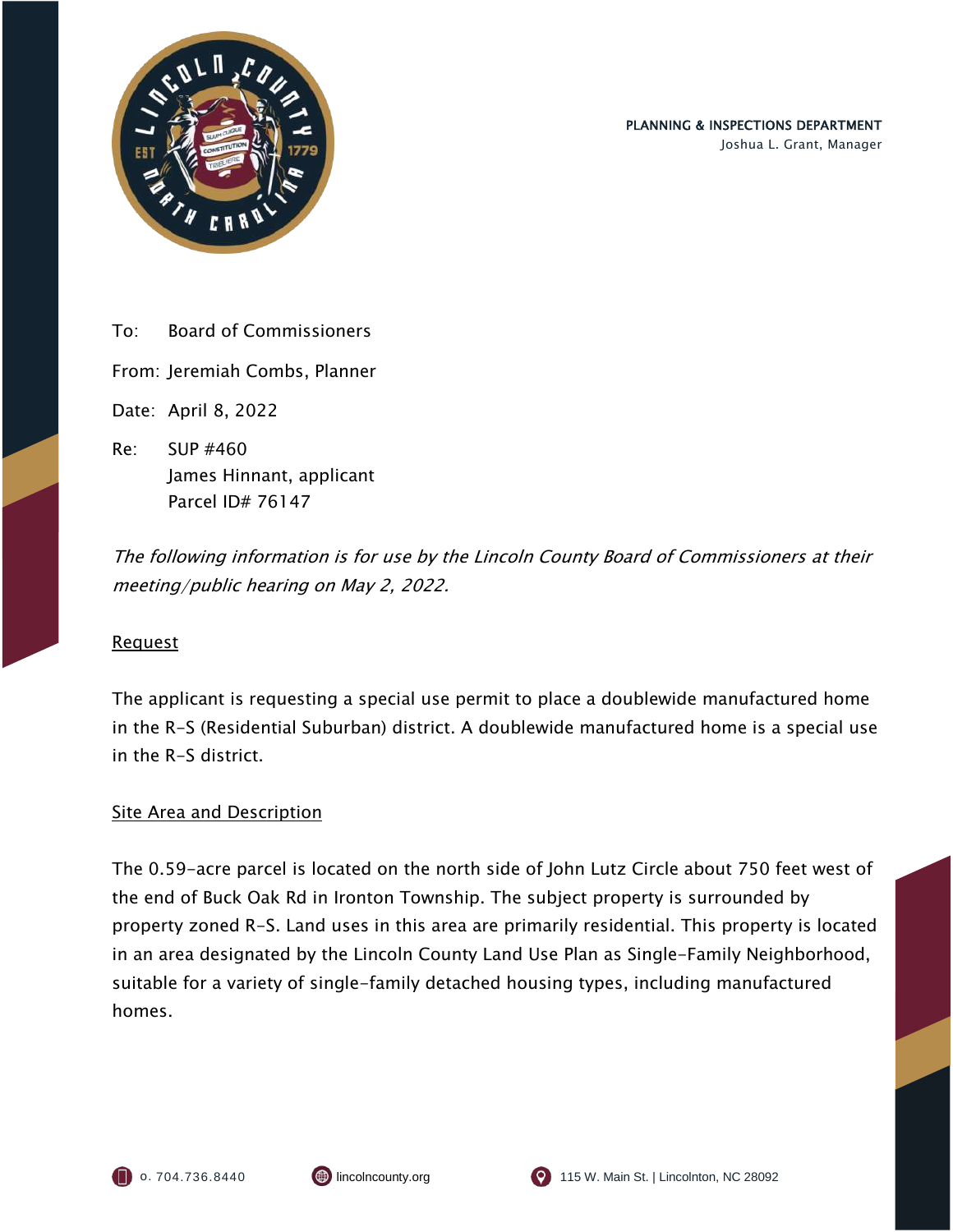

**Conditional Use Permit Application**<br>Lincoln County Planning and Inspections Department<br>Zoning Administrator 115 W. Main St., Lincolnton, NC 28092 Phone: (704) 736-8440 Fax: (704) 732-9010

| <b>PARTI</b><br>Applicant Name JAMES Hinnant                                                                                                             |  |
|----------------------------------------------------------------------------------------------------------------------------------------------------------|--|
| Applicant Address 1380 John Lutz Circle Lincalnton NC 28092                                                                                              |  |
| Applicant Phone Number 980 722 6892                                                                                                                      |  |
| Property Owner Name JAMES Hinnant                                                                                                                        |  |
| Property Owner Address 1380 John Lutz Circle Lincolton NC 28092                                                                                          |  |
| Property Owner Phone Number $\frac{980}{222}$ 689 2                                                                                                      |  |
| <b>PART II</b><br>Property Location Schn Lutz Circle                                                                                                     |  |
| Property ID (10 digits) $3644287497$ Property size $592$                                                                                                 |  |
| Parcel # (5 digits) $\frac{76147}{2}$ Deed Book(s) $\frac{2999}{2}$ Page(s) 796                                                                          |  |
| <b>PART III</b><br>Existing Zoning District $\beta - 5$                                                                                                  |  |
| Briefly describe how the property is being used and any existing structures.<br>wooded Land                                                              |  |
|                                                                                                                                                          |  |
| Briefly explain the proposed use and/or structure which would require a Conditional Use<br>Permit.                                                       |  |
| I would like to bring a used Doublewide to<br>this location                                                                                              |  |
| APPLICATION FEE (less than 2 acres \$250, 2+ acres \$500)<br><b>MUST BE RECEIVED BEFORE PROCESSING.</b>                                                  |  |
| I hereby certify that all knowledge of the information provided for this application and attachments is true and correct<br>to the best of my knowledge. |  |

James Kinner

 $\frac{3 - 17 - 2022}{\text{Date}}$ 

 $\mathbb{R}^2$ 

 $\ddot{\cdot}$  $\mathbf{I}^{\top}$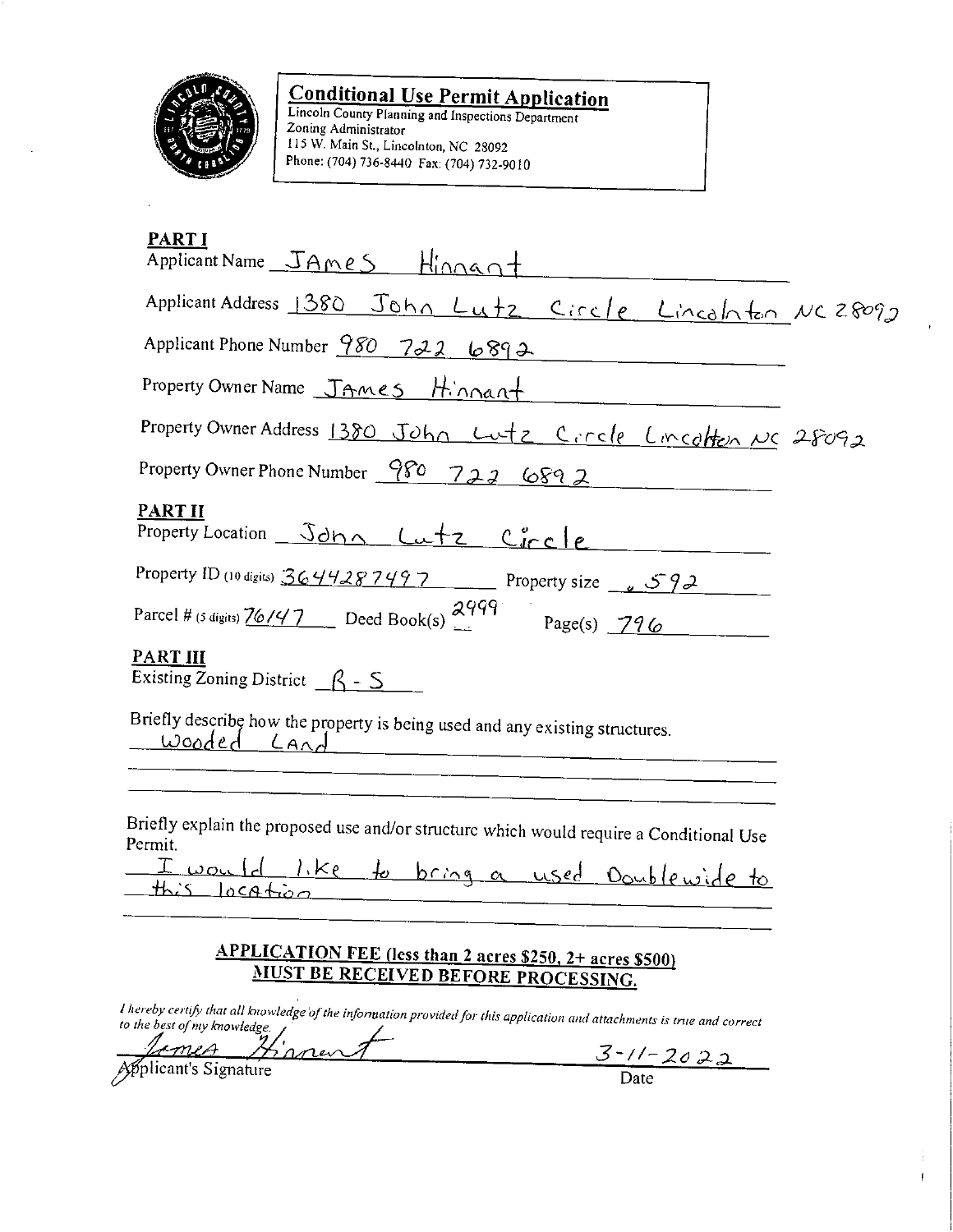# **APPLICANT'S PROPOSED FINDINGS OF FACT**

Application No. S**UP #460** Applicant **James Hinnant**

Property Location **John Lutz Circle** Zoning District **R-S**

Parcel ID# **76147** Proposed Use **doublewide manufactured home**

## **PROPOSED FINDINGS**

1. The use will not materially endanger the public health or safety if located where proposed and developed according to plan.

**A permit for a septic system must be obtained, and the home must be set up in compliance with the State Building Code.**

2. The use meets all required conditions and specifications.

**A doublewide manufactured home is a special use in the R-S district. The home will be placed on the property to meet the required setbacks from property lines.** 

3. The use will not substantially injure the value of adjoining or abutting property unless the use is a public necessity.

**Doublewide manufactured homes are located on adjoining properties and in the surrounding area.**

4. The location and character of use, if developed according to the plan as submitted and approved, will be in harmony with the area in which it is to be located and will be in general conformity with the Land Use Plan for the area in question.

**This is an area that includes manufactured homes. The Land Use Plan designates this area as Single-Family Neighborhood for different types of single-family homes, including manufactured homes.**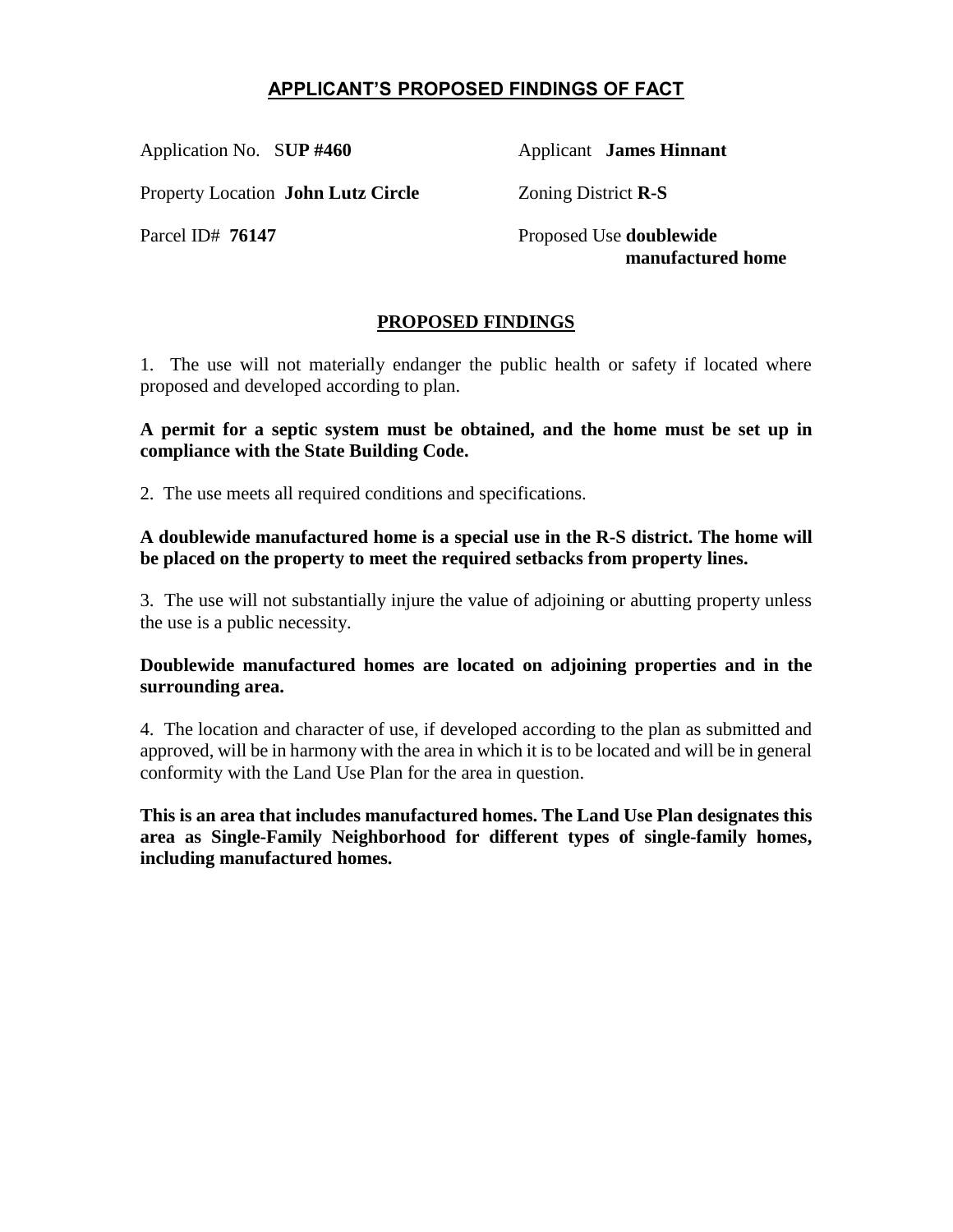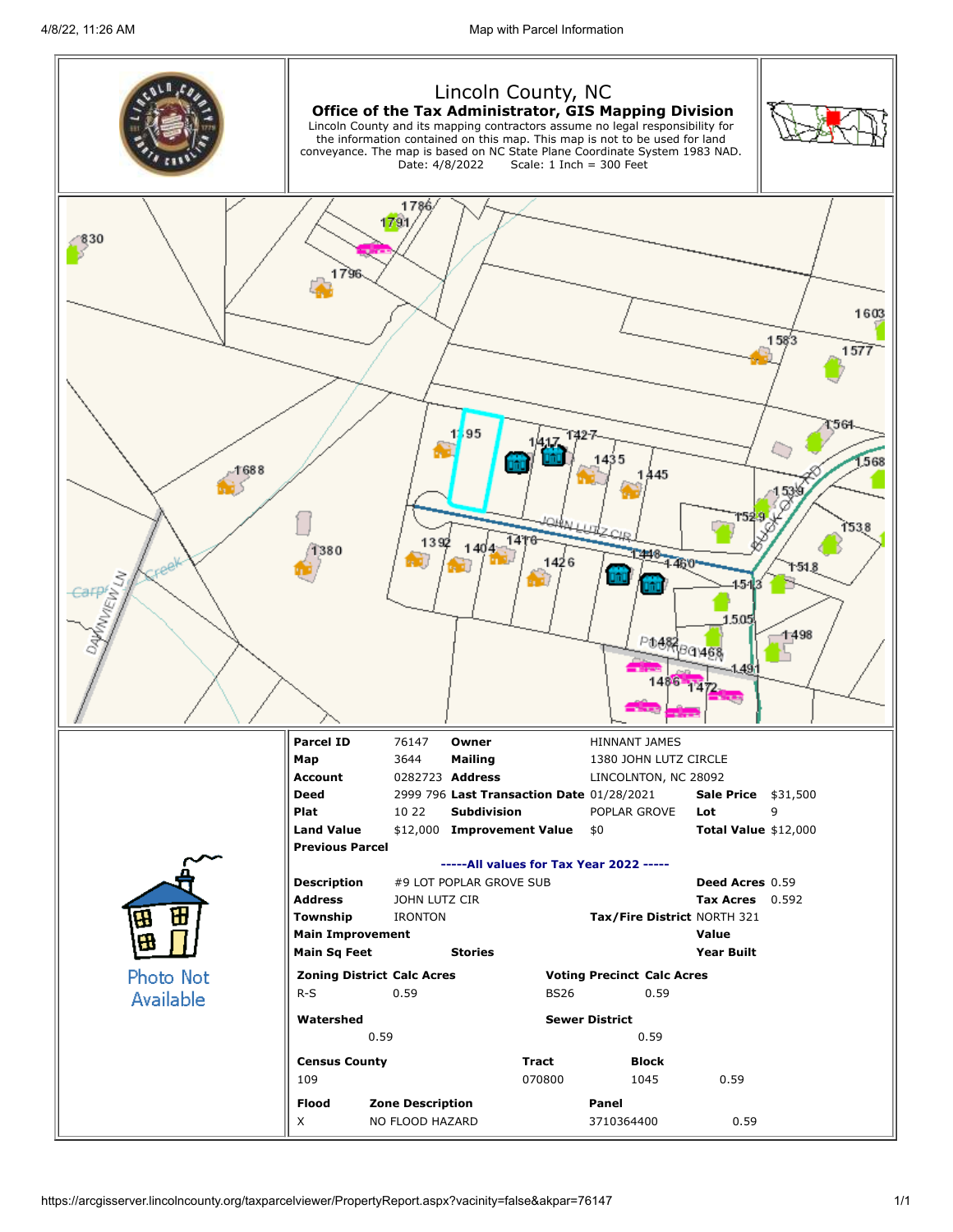